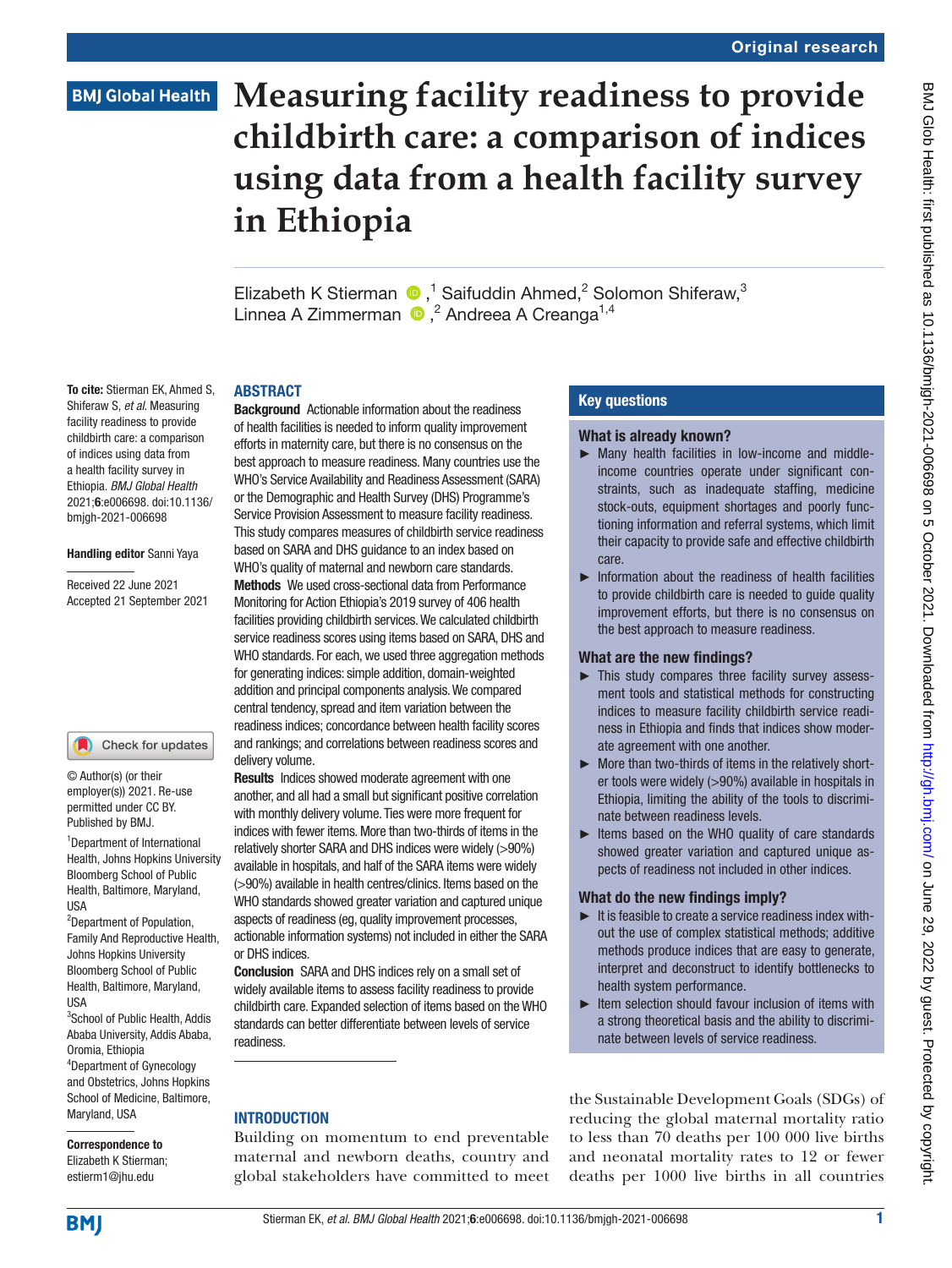by 2030.<sup>[1](#page-8-0)</sup> Achievement of these targets will depend on improving coverage of life-saving interventions during the intrapartum period and the first 24 hours following birth, when an estimated 46% of maternal deaths and 40% of neonatal deaths and stillbirths occur.[2](#page-8-1)

Improving skilled birth attendance, primarily through increasing the proportions of births at health facilities, is a key intervention for achieving the SDG-3 goals. A recent analysis of household survey and routine health information system data show an increase in the global proportion of deliveries that occur in a health facility from 65% in 2006–2012 to 76% in 2014–2019, with the largest increases observed in sub-Saharan Africa and South Asia.<sup>3</sup> However, increased use of facility childbirth services has not consistently translated into the expected gains in maternal and neonatal survival. Research offers mixed evidence of the relationship between use of facility childbirth services and maternal and newborn health outcomes in low-income and middle-income countries  $(LMICs).$ <sup>4–12</sup> For maternal health, these inconsistent findings may, in part, be explained by differences in the risk profile of patients accessing services,  $45910$  with highrisk patients being more likely to seek care at a health facility, therefore, biasing the results towards the appearance of limited or no effectiveness. The mixed evidence also points to significant variations in the quality of care provided across facilities and contexts. Secondary analysis of two large population-based cluster-randomised control trials in Ghana found no evidence of an association between facility birth and mortality outcomes, but the overall result masked differences in quality of care across facilities; proximity to facilities offering highquality care was associated with lower risk of intrapartum stillbirth and composite mortality outcomes.<sup>[7](#page-8-4)</sup> Indeed, the quality of childbirth care is now receiving heightened attention globally.<sup>[13](#page-8-5)</sup>

Ensuring facility readiness is an essential first step towards improving the quality of care in LMICs. Readiness, as conceptualised by WHO, is the capacity of a facility to provide services to a defined minimum standard, including the presence of trained staff, commodities and equipment; appropriate systems to support quality and safety; and provider knowledge.<sup>[14](#page-8-6)</sup> Kanyangarara *et al*'s analysis of survey data from health facilities in 17 LMICs found wide variation in the availability of such essential resources. For example, the availability of magnesium sulphate—a drug used to prevent or treat seizures for patients with (pre-)eclampsia—ranged from  $10\%$  to  $97\%$  across countries.<sup>15</sup> Moreover, inadequate provider knowledge and poor adherence to clinical practice standards exacerbate deficiencies in the provision of quality care.<sup>[16–20](#page-9-1)</sup> As a result, large gaps exist between 'service contact' (ie, individuals who use childbirth services) and 'effective coverage' (ie, individuals who experience a positive health gain from using childbirth services) in maternal and newborn health in LMICs. $21-23$ 

For childbirth services, several indices have been proposed to measure service readiness. The WHO's health

facility assessment tool, Service Availability and Readiness Assessment (SARA)*,* proposes indices to measure basic and comprehensive obstetric care readiness.<sup>24 25</sup> The Demographic and Health Surveys (DHS), the major source of data on population, health and nutrition in LMICs, have also collected facility level data in selected countries using the Service Provision Assessment (SPA) tool since 1999. The SPA surveys cover facility readiness in terms of infrastructure, resources and management systems for antenatal care, delivery services, newborn care and emergency obstetric care. Wang *et al* offer an alternative obstetric and newborn care readiness index in an analytical study using the DHS data. $26\frac{27}{27}$  Others have measured readiness to perform obstetric signal functions based on the framework for monitoring emergency obstetric care developed by the WHO, United Nations Population Fund (UNFPA), UNICEF and the Mailman School of Public Health Averting Maternal Death and Disability programme, $28-33$  expanded by some to include signal functions for routine childbirth and newborn care as well as emergency referrals. $34-40$  More recently, researchers and practitioners have proposed using indicators from the WHO's Standards for improving quality of maternal and newborn care in health facilities to assess a broader range of quality domains.[41–45](#page-9-7)

These measurement approaches share many commonalities. However, there are important differences in item selection and aggregation methods and, to date, there is no consensus on the best approach for measuring facility readiness for childbirth services in LMICs. Conventional indices tend to focus on the availability of commodities with limited consideration of the systems necessary to support quality and safety. These conventional indices may not fully capture the readiness elements predictive of quality care. A previous study by Leslie *et al* found that service readiness, based on an index constructed from SARA tracer items, was weakly associated with observed clinical quality of care in Kenya and Malawi.<sup>46</sup> The need to refocus health facility assessments to measure quality of care—including key readiness, process and outcomes measures—has been a key consideration in the ongoing process to revise the DHS SPA as well as the process led by the WHO, in collaboration with the Health Data Collaborative, to develop a standardised health facility assessment.

Health authorities require actionable information about the readiness of health facilities to guide quality improvement efforts, but there is no agreement on how best to measure readiness. The objective of this study is to compare childbirth service readiness indices to ascertain their relative utility for programming and decision making.

## **METHODS**

## Study setting

The study is based on data from health facilities in Ethiopia. The public sector health service in Ethiopia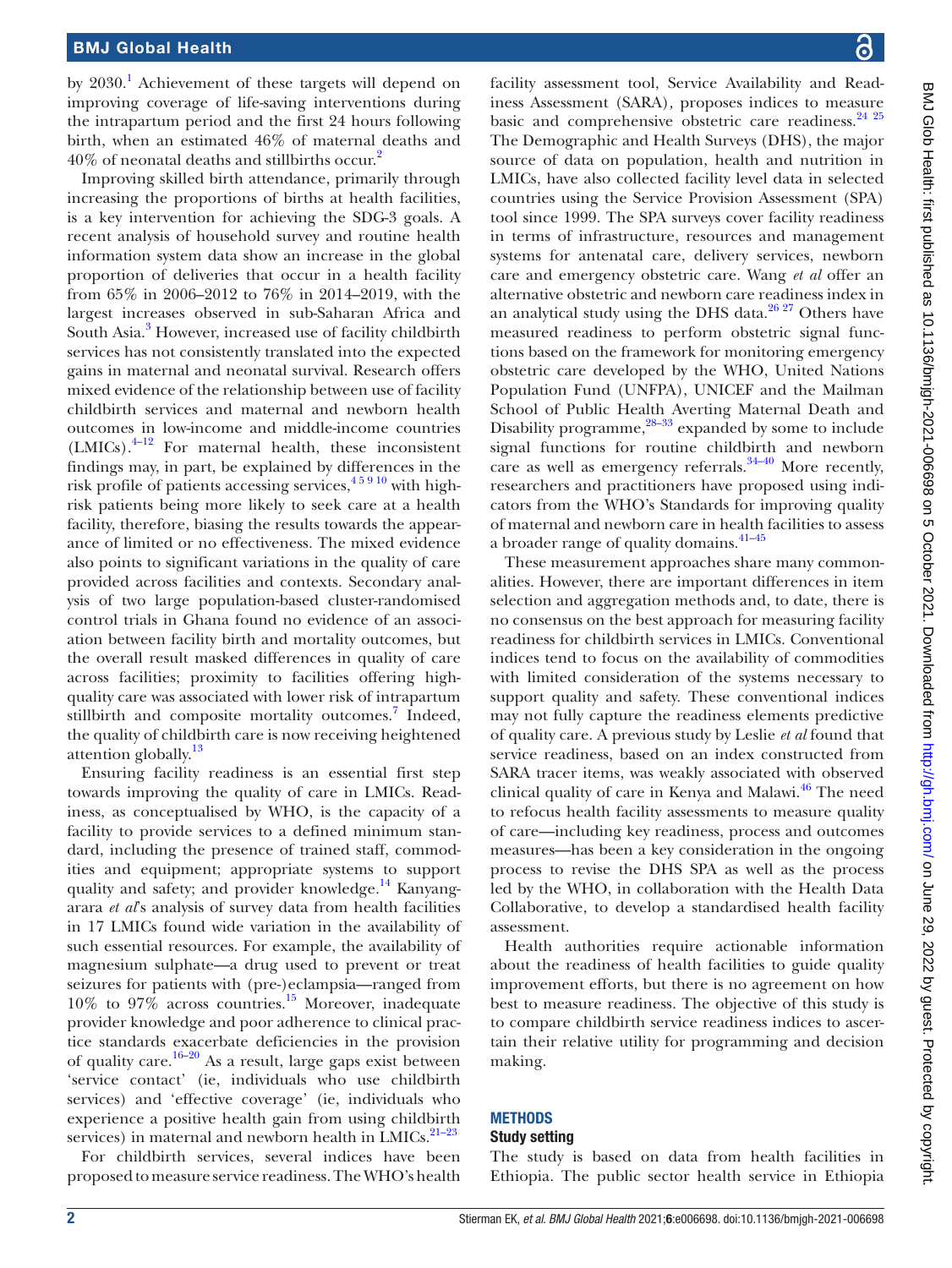is designed as a three-tiered system. In rural areas, the primary level consists of an interconnected network of health posts, health centres and primary hospitals, with linkages to general and specialised hospitals.[47](#page-9-9) In urban areas, health centres are linked directly to general hospitals and specialised hospitals. The public sector provides labour and delivery services at health centres and hospitals. Government health centres provide routine delivery services and basic emergency obstetric and neonatal care (BEmONC); government hospitals provide comprehensive emergency obstetric and neonatal care  $(CEmONC)$ ,  $48$ which includes caesarean sections and blood transfusions.[47 48](#page-9-9) However, in practice, gaps exist in the capacity of health facilities to provide the full range of obstetric and neonatal care services. A 2016 survey found that only 5% of government health centres were able to provide all BEmONC signal functions, and only 52% of government hospitals had the capacity to offer all CEmONC compo-nents.<sup>[48](#page-9-10)</sup>

The private health sector in Ethiopia encompasses a heterogeneous mix of private-for-profit, non-profit and faith-based hospitals and clinics. However, the 2014 SPA-Plus survey estimated that less than one-third of privatefor-profit facilities offer labour and delivery services.<sup>49</sup> These services are generally limited to routine delivery services; few private facilities have the capacity to provide emergency care.<sup>48 49</sup> Among women who delivered in a health facility, the Ethiopia Mini DHS 2019 estimated that 95% of women delivered in a public facility and only 5% delivered in a private facility.<sup>50</sup>

#### Study design and procedures

The study uses cross-sectional data collected between September and December 2019 from a sample of service delivery points (SDPs) across all regions and two city administrations in Ethiopia. SDPs were identified following selection of the study's enumeration areas (EAs) as described in the study protocol available elsewhere.<sup>51</sup> All government health posts, health centres, and primary level and general hospitals whose catchment area covers a sampled EA were eligible for the survey. In addition, private sector SDPs located within the EA's kebele the lowest level administrative division in Ethiopia—were invited to participate in the survey, up to a maximum of three private SDPs per EA. Private health facilities are relatively rare in rural Ethiopia, and few women in Ethiopia deliver in private facilities.<sup>50</sup> Our sample reflects this reality, where most kebeles in the Performance Monitoring for Action Ethiopia (PMA-ET) sample did not have even one private SDP.

After obtaining consent from the head of the facility or designated authority, data were collected using a standardised questionnaire, publicly available at [http://www.](http://www.doi.org/10.34976/kvvr-t814) [doi.org/10.34976/kvvr-t814](http://www.doi.org/10.34976/kvvr-t814).<sup>52</sup> A total of 534 hospitals, health centres and health clinics completed the survey, a response rate of 98.9%; among these, 406 facilities provide childbirth services. The survey was administered as part of PMA-ET, a project implemented by the Addis

Ababa University School of Public Health and the Johns Hopkins Bloomberg School of Public Health, and funded by the Bill & Melinda Gates Foundation (INV 009466).

### **Measurement**

Selection of items for the childbirth service readiness indices followed existing guidance or theoretical frameworks [\(online supplemental table S1\)](https://dx.doi.org/10.1136/bmjgh-2021-006698). The first approach to item selection relies on tracer items for basic and comprehensive obstetric care listed in the WHO SARA Reference Manual<sup>[24](#page-9-3)</sup>; these items were selected by WHO in consultations with service delivery experts.<sup>[25](#page-9-15)</sup> A second approach uses items included in the index developed by Wang *et al* for a DHS analytical study<sup>26 27</sup>; item selection for this index was also guided by the WHO SARA Reference Manual, $^{24}$  as well as the recommendations by the Newborn Indicator Technical Working Group and a review conducted by Gabrysch *et al*. [40](#page-9-16)

In the third approach, PMA-ET items were mapped to the WHO Standards for improving quality of maternal and newborn care in health facilities $41\overline{53}$  to identify a pool of 67 candidate items for health centres/clinics and 79 candidate items for hospitals. Analyses were performed to identify a smaller, parsimonious set of items that would capture the three 'provision of care' standards (evidencebased practices, information systems, referral systems) and two 'cross-cutting' standards (human resources, physical resources) in the WHO framework. $41\frac{53}{2}$  To assess the value of candidate items, we first calculated the percentages of hospitals and the percentages of health centres/ clinics that had each item available at the time of the 2019 PMA survey. We excluded items that were nearly universally  $(>97\%)$  available since these items had limited ability to differentiate between facilities, and we excluded items flagged for concerns about response bias or with unclear interpretations [\(online supplemental table S2](https://dx.doi.org/10.1136/bmjgh-2021-006698)). After this initial round of exclusions, we examined the correlation structure between items overall and by readiness domain: (1) equipment, supplies and amenities; (2) medicines and health commodities; (3) staffing and systems for quality and safety; and (4) performance of signal functions. For each domain, a two-parameter logistic item response model was fitted to characterise item discrimination (ie, the ability of the item to differentiate between facilities of different readiness levels) and item difficulty (ie, whether the item is widely or rarely available in facilities irrespective of readiness level). The final set of 44 items for health centres and 52 items for hospitals was determined based on statistical properties and conceptual alignment with the WHO framework [\(online supple](https://dx.doi.org/10.1136/bmjgh-2021-006698)[mental tables S1, S2\)](https://dx.doi.org/10.1136/bmjgh-2021-006698). Retained items showed variation across facilities and good discrimination, and together, the selection ensured representation across the four readiness domains and five WHO standards.

A scoping review of published and grey literature identified three common approaches for aggregating items to generate a single composite readiness score for childbirth care: simple addition of items, domain-weighted addition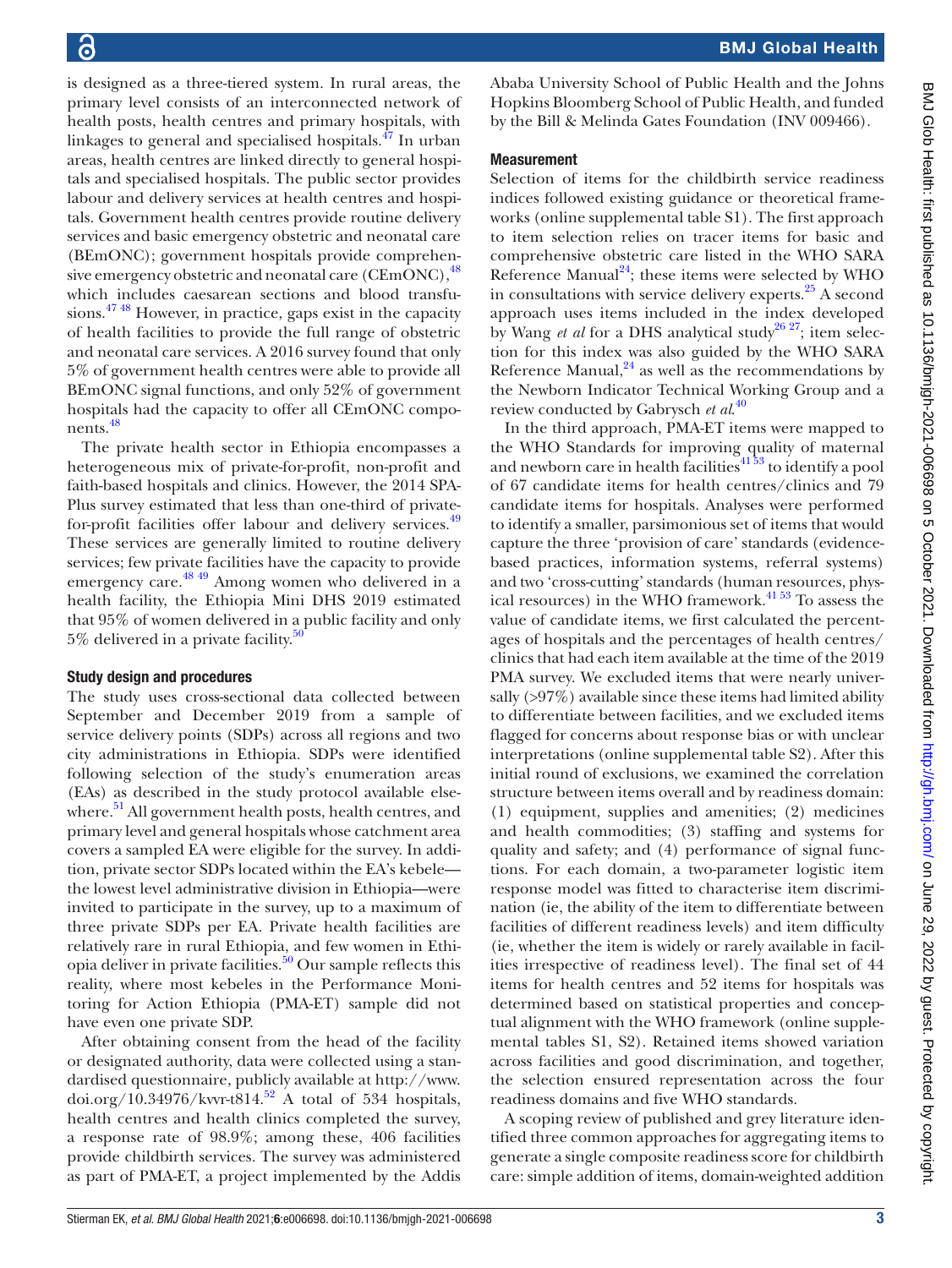#### <span id="page-3-0"></span>Table 1 Methods to construct service readiness indices

| <b>Item selection</b>                                                                             |                                                                                                                                                                                                                                                                                                                                                                                                                                                                                                                                                                                                                                                                                                                                                                                                             |
|---------------------------------------------------------------------------------------------------|-------------------------------------------------------------------------------------------------------------------------------------------------------------------------------------------------------------------------------------------------------------------------------------------------------------------------------------------------------------------------------------------------------------------------------------------------------------------------------------------------------------------------------------------------------------------------------------------------------------------------------------------------------------------------------------------------------------------------------------------------------------------------------------------------------------|
| SARA tracer items for<br>obstetric care*                                                          | 15 items for health centres plus seven additional items for hospitals based on the WHO SARA basic and<br>comprehensive obstetric care tracer items. <sup>23</sup> These correspond to three readiness domains: (A) staff and training; (B)<br>equipment and (C) medicines and commodities.                                                                                                                                                                                                                                                                                                                                                                                                                                                                                                                  |
| DHS analytical study's<br>obstetric and newborn<br>care readiness<br>indicators*                  | 30 items for health centres plus three additional items for hospitals based on obstetric and newborn readiness<br>indicators described in the DHS analytical studies No. $65.^{2425}$ This includes items across five readiness domains: (A)<br>performance of signal functions for emergency obstetric care; (B) performance of newborn care functions; (C) general<br>requirements; (D) equipment and (E) medicines and commodities. The DHS programme proposes an additional<br>domain for 'quidelines, staff training and supervision'; however, this domain is excluded from the domain-weighted<br>addition given limited availability of these items in the PMA-ET survey.                                                                                                                           |
| <b>WHO</b> standards for<br>improving quality of<br>maternal and newborn<br>care readiness items* | 44 items for health centres plus eight additional items for hospitals available in the PMA-ET survey instrument<br>mapped to the WHO Standards for improving quality of maternal and newborn care in health facilities. <sup>39</sup> These<br>include three 'provision of care' standards and two 'cross-cutting' standards: (1) evidence-based practices for<br>routine care and management of complications; (2) actionable information systems; (3) functional referral systems;<br>(4) competent, motivated human resources and (5) essential physical resources. These items are also grouped in four<br>readiness domains: (A) equipment, supplies and amenities; (B) medicines and health commodities; (C) staffing and<br>systems for quality and safety; and (D) performance of signal functions. |
| <b>Aggregation method</b>                                                                         |                                                                                                                                                                                                                                                                                                                                                                                                                                                                                                                                                                                                                                                                                                                                                                                                             |
| Simple addition of<br>items                                                                       | The number of items that is available on the day of the assessment is added together. The number of available items<br>is divided by the total number of possible items to compute a score ranging from 0 to 1. Each item is given equal<br>weight.                                                                                                                                                                                                                                                                                                                                                                                                                                                                                                                                                         |
| Weighted addition of<br>items by readiness<br>domain                                              | Within each readiness domain, the number of items that is available on the day of the assessment is added together.<br>The number of available items per domain is divided by the number of possible items per domain to compute a<br>domain score. The sum of the domain scores is divided by the number of domains to compute a score ranging from<br>0 to 1. Each domain is given equal weight.                                                                                                                                                                                                                                                                                                                                                                                                          |
| <b>Principal components</b><br>analysis (PCA)                                                     | PCA is a data reduction technique that converts a set of correlated items into orthogonal components. Each<br>component explains some proportion of the variation across the items, with the first component explaining the<br>largest proportion. The first component is extracted and rescaled to a score ranging between 0 and 1.                                                                                                                                                                                                                                                                                                                                                                                                                                                                        |
| <b>Composite indices</b>                                                                          |                                                                                                                                                                                                                                                                                                                                                                                                                                                                                                                                                                                                                                                                                                                                                                                                             |
| Combination of<br>item selections with<br>aggregation methods                                     | Each of the item selections (1=SARA, 2=DHS, 3=WHO standards) are aggregated using three different methods<br>(1=simple addition, 2=weighted addition, 3=PCA) to generate nine childbirth service readiness indices.                                                                                                                                                                                                                                                                                                                                                                                                                                                                                                                                                                                         |

\*Please refer to [online supplemental tables S1 and S6](https://dx.doi.org/10.1136/bmjgh-2021-006698) for the complete list of items selected for each of the readiness indices and for information on any items excluded due to lack of available data.

DHS, Demographic and Health Survey; PMA-ET, Performance Monitoring for Action Ethiopia; SARA, Service Availability and Readiness Assessment.

of items and the data dimensionality reduction method of principal components analysis (PCA). We paired each of the three-item selection methods with the three aggregation methods to generate nine indices ([table](#page-3-0) 1). Prior to aggregation, all items were coded as 0 'no' or 1 'yes' to indicate whether the item was observed on the day of the assessment, whether the function was reported as performed, or whether the system was reported as being in place. The few instances  $\langle 1\% \rangle$  where a response was missing or where interviewees responded 'don't know' were coded to 0. Additionally, five items were only asked for a subset of health facilities (eg, government facilities) and marked 'not applicable' for the remainder (3%–8%). For those facilities, the 'not applicable' items were excluded and the denominator adjusted accordingly to calculate scores using simple or weighted addition; the 'not applicable' responses were coded to 0 prior to aggregation by PCA.

Readiness scores were calculated separately for hospitals and for health centres/clinics to reflect the difference in services provided at different levels of Ethiopia's tiered health system. In addition to routine childbirth services, health centres offer BEmONC whereas hospitals

offer CEmONC that includes caesarean sections and blood transfusions[.47](#page-9-9) Thus, readiness scores for hospitals were computed using an expanded list of items relevant for CEmONC. Similarly, PCA scores were generated separately for hospitals and for health centres/clinics. As a result, scores are comparable within each tier, but not directly comparable across tiers.

#### Statistical analysis

We calculated readiness scores for each health facility in the sample using all nine indices. We then compared measures of central tendency, spread, skewness and kurtosis across approaches. We also examined eigenvalues and loadings for indices generated using PCA in order to assess the variance explained by the first component, subsequently used to calculate the readiness score.

To compare the variability and distribution of scores across indices, we adopted an approach similar to that used by Sheffel *et al* to develop quality of antenatal care indices. [54](#page-9-17) Ideally, an index can accurately differentiate between facilities with differing levels of readiness, including those at the high and low ends. To assess this characteristic, we calculated the coefficient of variation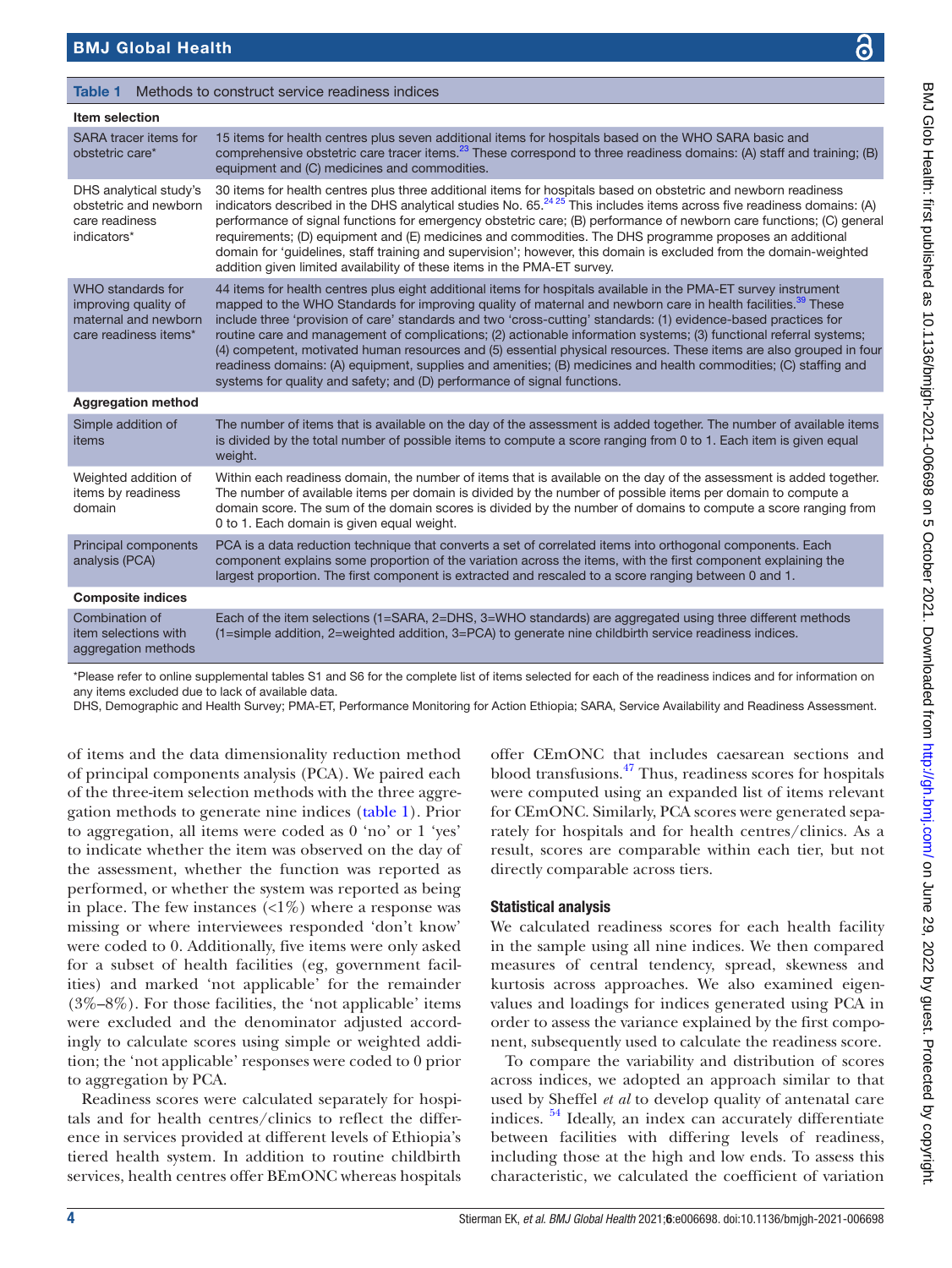and proportion of facilities scoring either a 0 (floor) or 1 (ceiling). Another desirable characteristic is that the individual items that comprise an index demonstrate a range of variability. We assess this by calculating the proportion of items that are rare  $\langle \langle 40\% \rangle$  or widely available  $\langle >90\% \rangle$ .

We calculated differences between readiness scores and between rankings within health facilities measured using different indices and compared these differences using graphical displays. We expected facilities to consistently score high or low regardless of the methods used to assess their readiness. If an index score deviates substantially relative to other indices, this likely indicates that it is measuring a different construct or that particular item(s) are unduly influencing the score. Next, to understand differences in the data structure and composition of the indices, we deconstructed the composite scores into domain-specific scores, and then we examined interdomain correlations, interitem correlations, and the internal consistency of items overall and within each domain.

Prior research suggests an association between childbirth service readiness and delivery volume. $^{26}$  $^{26}$  $^{26}$  We evaluated this association using Spearman's ranked correlation coefficient. All statistical analyses were performed using Stata IC, V.15.1.<sup>55</sup>

#### Patient and public involvement

Patients were not involved in the research. A project advisory board, chaired by the Deputy Minister of Health, and composed of representatives from the Federal Ministry of Health, professional associations, multilateral organisations, non-governmental organisations and donors provided input during survey design and development. The project advisory board advises PMA-Ethiopia on data analysis, utilisation and dissemination.

#### RESULTS

Of the 406 facilities that provide childbirth services, the vast majority are public facilities: 96.3% of hospitals and 93.9% of health centres and clinics [\(table](#page-4-0) 2). Facilities are distributed across all regions of the country, with a higher proportion located in the more populous regions of Oromiya, Amhara and the Southern Nations, Nationalities and Peoples Region (SNNP).

[Figure](#page-5-0) 1 shows the distribution of scores by index (see also [online supplemental table 3\)](https://dx.doi.org/10.1136/bmjgh-2021-006698). Median index scores range from 0.92 to 0.96 for hospitals and from 0.75 to 0.86 for health centres/clinics. WHO standards-based indices generate slightly lower median scores relative to other indices. Across indices, scores show substantial skewness and kurtosis, with observations clustered around the highest scores ([online supplemental figure](https://dx.doi.org/10.1136/bmjgh-2021-006698) [S1](https://dx.doi.org/10.1136/bmjgh-2021-006698)). Scores generated using PCA show the greatest skewness and kurtosis.

Scores generated using SARA tracer items show limited item variation and more ceiling effects ([table](#page-6-0) 3); using the SARA simple addition method, 34 (21.2%) hospitals

<span id="page-4-0"></span>

| Table 2<br>Sample characteristics |                             |               |     |                                      |  |  |  |  |  |  |
|-----------------------------------|-----------------------------|---------------|-----|--------------------------------------|--|--|--|--|--|--|
|                                   | <b>Hospitals</b><br>(n=160) |               |     | Health centres/<br>clinics $(n=246)$ |  |  |  |  |  |  |
|                                   | n                           | $\frac{0}{0}$ | n   | $\frac{0}{0}$                        |  |  |  |  |  |  |
| <b>Managing authority</b>         |                             |               |     |                                      |  |  |  |  |  |  |
| Government                        | 154                         | 96.3          | 231 | 93.9                                 |  |  |  |  |  |  |
| Private                           | 6                           | 3.8           | 15  | 6.1                                  |  |  |  |  |  |  |
| <b>Teaching status</b>            |                             |               |     |                                      |  |  |  |  |  |  |
| <b>Teaching facility</b>          | 23                          | 14.4          | n/a | n/a                                  |  |  |  |  |  |  |
| Region                            |                             |               |     |                                      |  |  |  |  |  |  |
| Addis                             | 5                           | 3.1           | 24  | 9.8                                  |  |  |  |  |  |  |
| Afar                              | 6                           | 3.8           | 10  | 4.1                                  |  |  |  |  |  |  |
| Amhara                            | 33                          | 20.6          | 51  | 20.7                                 |  |  |  |  |  |  |
| Benishangul-Gumuz                 | 3                           | 1.9           | 9   | 3.7                                  |  |  |  |  |  |  |
| Dire Dawa                         | 3                           | 1.9           | 12  | 4.9                                  |  |  |  |  |  |  |
| Gambella                          | 4                           | 2.5           | 7   | 2.8                                  |  |  |  |  |  |  |
| Harari                            | 3                           | 1.9           | 5   | 2.0                                  |  |  |  |  |  |  |
| Oromiya                           | 38                          | 23.8          | 51  | 20.7                                 |  |  |  |  |  |  |
| SNNP*                             | 38                          | 23.8          | 43  | 17.5                                 |  |  |  |  |  |  |
| Somali                            | 5                           | 3.1           | 6   | 2.4                                  |  |  |  |  |  |  |
| <b>Tigray</b>                     | 22                          | 13.8          | 28  | 11.4                                 |  |  |  |  |  |  |

\*Includes facilities located in the newly formed Sidama region. The survey was administered in 2019 prior to the ratification of regional statehood for Sidama; data reflects the regional distribution at the time of data collection.

n/a, not applicable; SNNP, Southern Nations, Nationalities, and Peoples Region.

receive a perfect score and 50 (31.2%) tie for the next highest score. Among health centres, 16 (6.5%) receive a perfect score and 45 (18.3%) tie for the next highest rank [\(online supplemental table S4](https://dx.doi.org/10.1136/bmjgh-2021-006698)). The inclusion of more items in the WHO standards-based indices reduces ceiling effects and limits ties in rankings. Use of PCA produces a higher coefficient of variation relative to the simple or domain-weighted addition methods for SARA, DHS and WHO standards-based indices. PCA-derived scores are calculated using the first component, and the eigenvalues for the first component range from 2.5 to 6.6 across indices, explaining 12%–17% of the total variance among items ([online supplemental table S5\)](https://dx.doi.org/10.1136/bmjgh-2021-006698).

Individual items contribute different levels of information to the index. Items that are almost universally available—such as fetal scopes, sharps containers, sterile gloves, delivery beds and toilets—provide little information to differentiate between health facilities [\(online](https://dx.doi.org/10.1136/bmjgh-2021-006698) [supplemental table S6](https://dx.doi.org/10.1136/bmjgh-2021-006698)). Over 70% of items that comprise the SARA and DHS indices are widely available  $(>90\%)$ in hospitals, and half of items that comprise the SARA index are widely available  $(>90\%)$  in health centres/ clinics ([table](#page-6-0) 3). A slight but significant positive correlation is observed between service readiness scores and monthly delivery volume [\(table](#page-6-0) 3).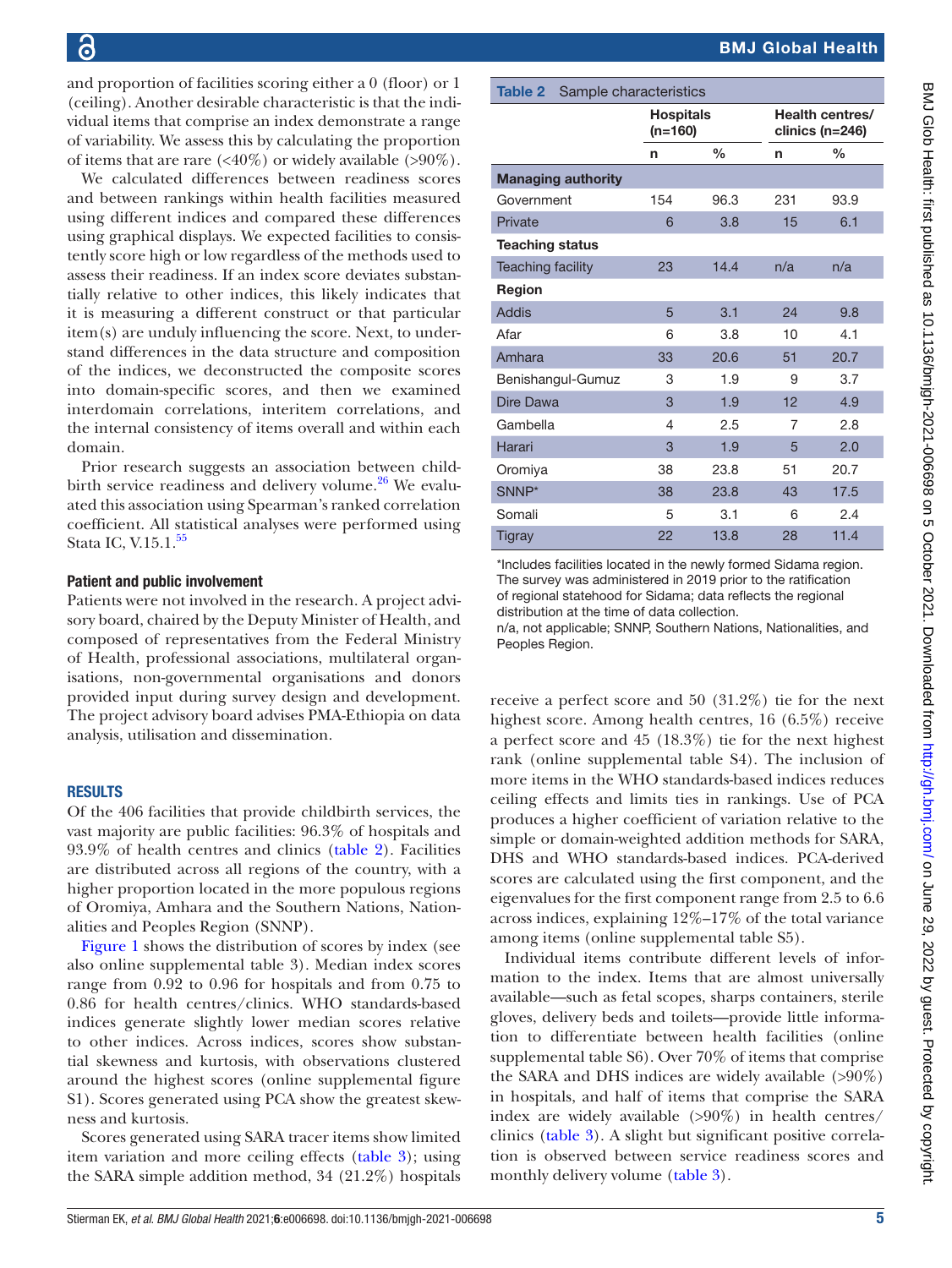

<span id="page-5-0"></span>Figure 1 Comparison of childbirth service readiness index scores. DHS, Demographic and Health Survey; PCA, principal components analysis; SARA, Service Availability and Readiness Assessment.

[Figure](#page-7-0) 2 is Bland-Altman graphs that show agreement between service readiness scores generated using different indices (see also [online supplemental table S7](https://dx.doi.org/10.1136/bmjgh-2021-006698)  [and figure S2](https://dx.doi.org/10.1136/bmjgh-2021-006698)). There are minimal systemic differences in readiness scores, although WHO standards-based indices produce slightly lower scores than SARA-based or DHSbased indices. SD of differences range from 0.05 to 0.14 among hospitals and from 0.07 to 0.11 among health centres/clinics. DHS and WHO standards-based indices show the greatest consistency in scores, with smaller SD of differences. Among aggregation methods, simple addition produces smaller SD and fewer outliers than PCA and domain-weighted addition.

By and large, there are minimal systemic differences in facility rankings across indices; facilities ranked in the top and bottom tiers by one index are generally ranked similarly by other indices ([online supplemental tables S4](https://dx.doi.org/10.1136/bmjgh-2021-006698)  [and S7\)](https://dx.doi.org/10.1136/bmjgh-2021-006698). However, some variations do exist, with SARA and WHO standards-based indices displaying the greatest differences in facility rankings ([online supplemental](https://dx.doi.org/10.1136/bmjgh-2021-006698)  [figure S2, S3\)](https://dx.doi.org/10.1136/bmjgh-2021-006698). Additionally, ties are frequent for indices with fewer items, such as the SARA-based indices and, to a lesser extent, the DHS-based indices.

Indices can be deconstructed to measure readiness by their component domains. The SARA and DHS-based indices rely on relatively few items to calculate each domain score and interitem correlation is low; as a result, the internal consistency among items that comprise each domain is weak ([online supplemental table S8\)](https://dx.doi.org/10.1136/bmjgh-2021-006698). Internal consistency improves with the addition of items in the WHO standards-based indices. Across indices, domain-specific

rankings generally show slight to moderate correlation with one another ([online supplemental table S9](https://dx.doi.org/10.1136/bmjgh-2021-006698)). As expected, correlations in domain-specific rankings are highest for domains comprised of similar items (eg, SARA equipment and supplies domain is highly correlated with the WHO standards' equipment and supplies domain). Meanwhile, the WHO standards' domain of staffing and systems to support quality, a highly unique domain, exhibits significant but slight correlation with most other domains (r: 0.07–0.30 for hospitals; 0.15–0.43 for health centres). Of note, the DHS newborn signal functions domain appears misaligned to other domains, displaying either no significant or small correlation with other domains.

#### **DISCUSSION**

Our study compares childbirth service readiness scores generated using three different item selection approaches (SARA tracer items, DHS items and WHO standards items) and three-item aggregation methods for each. To our knowledge, it is the first study to compare existing methods for assessing facility readiness using the SARA and DHS guidance and a new method based on the WHO quality of care standards. We find moderate agreement between indices generated using different combinations of items and aggregation methods. Different indices usually produce similar readiness scores—the majority of within-facility scores differ by less than 0.1 on a 0–1 scale—but exceptions occur where scores for the same facility differ by more than 0.4. Importantly, indices also differ in their ability to discriminate between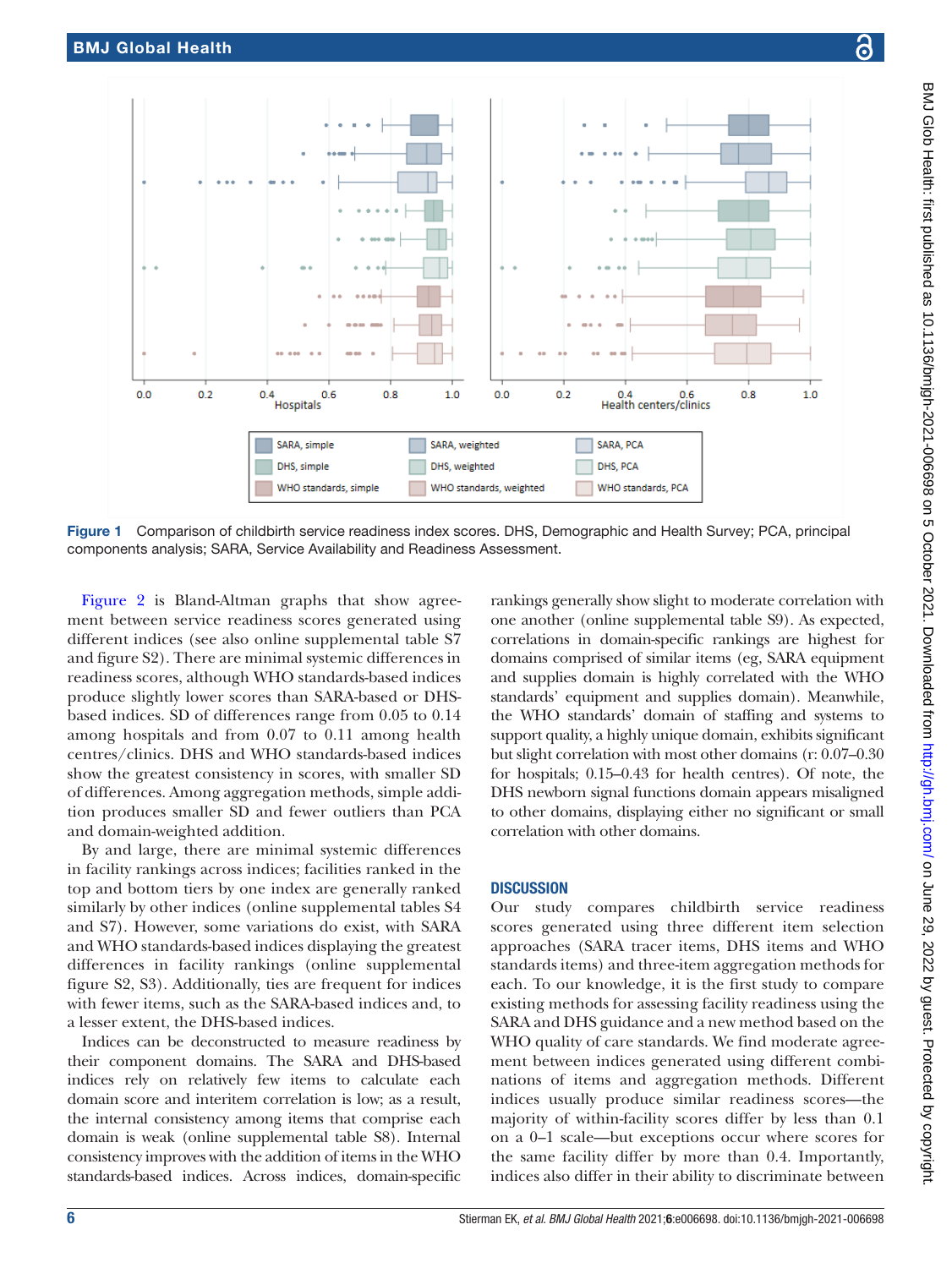<span id="page-6-0"></span>

| Key characteristics of childbirth service readiness indices<br><b>Table 3</b> |                            |                            |                    |                                    |                                     |                                   |                                            |         |  |  |  |
|-------------------------------------------------------------------------------|----------------------------|----------------------------|--------------------|------------------------------------|-------------------------------------|-----------------------------------|--------------------------------------------|---------|--|--|--|
|                                                                               | No of items                | Items $<$ 40%              | Items $\geq 90\%$  | <b>Coefficient of</b><br>variation | <b>Floor effects</b><br>$(score=0)$ | Ceiling<br>effects<br>$(score=1)$ | <b>Correlation with</b><br>delivery volume |         |  |  |  |
|                                                                               | n                          | $\frac{0}{0}$              | $\frac{0}{0}$      |                                    | $\frac{0}{0}$                       | $\frac{0}{0}$                     | $r^{\star}$                                | P value |  |  |  |
| Hospitals (n=160)                                                             |                            |                            |                    |                                    |                                     |                                   |                                            |         |  |  |  |
| SARA tracer, simple                                                           | 22                         | 0                          | 73                 | 0.10                               | 0                                   | 21                                | 0.33                                       | < 0.001 |  |  |  |
| SARA tracer, weighted                                                         | $\alpha$                   | $\Omega$                   | $\alpha$           | 0.11                               | $\overline{0}$                      | 21                                | 0.32                                       | < 0.001 |  |  |  |
| SARA tracer, PCA                                                              | $\epsilon\epsilon$         | $\epsilon$                 | $\epsilon\epsilon$ | 0.20                               | 1                                   | <1                                | 0.33                                       | < 0.001 |  |  |  |
| DHS, simple                                                                   | 33                         | $\mathbf 0$                | 85                 | 0.07                               | $\overline{0}$                      | 14                                | 0.25                                       | 0.002   |  |  |  |
| DHS, weighted†                                                                | $\epsilon\epsilon$         | $\epsilon$                 | $\alpha$           | 0.07                               | 0                                   | 20                                | 0.20                                       | 0.013   |  |  |  |
| DHS, PCA                                                                      | $\alpha$                   | $\alpha$                   | $\epsilon\epsilon$ | 0.15                               | $\mathbf{1}$                        | <1                                | 0.31                                       | < 0.001 |  |  |  |
| WHO standards, simple                                                         | 52                         | 0                          | 67                 | 0.09                               | 0                                   | 6                                 | 0.23                                       | 0.003   |  |  |  |
| WHO standards.<br>weighted                                                    | cc.                        | $\epsilon$                 | $\alpha$           | 0.09                               | $\overline{0}$                      | $6\phantom{1}$                    | 0.26                                       | < 0.001 |  |  |  |
| WHO standards, PCA                                                            | $\epsilon$                 | $\mathfrak{c}\mathfrak{c}$ | $\alpha$           | 0.16                               | 1                                   | $<$ 1                             | 0.29                                       | < 0.001 |  |  |  |
| Health centres/clinics (n=246)                                                |                            |                            |                    |                                    |                                     |                                   |                                            |         |  |  |  |
| SARA tracer, simple                                                           | 15                         | 7                          | 53                 | 0.17                               | 0                                   | 7                                 | 0.19                                       | 0.004   |  |  |  |
| SARA tracer, weighted                                                         | $\alpha$                   | $\Omega$                   | $\alpha$           | 0.19                               | $\overline{0}$                      | $\overline{7}$                    | 0.18                                       | 0.004   |  |  |  |
| SARA tracer. PCA                                                              | $\mathfrak{c}\mathfrak{c}$ | $\epsilon$                 | $\alpha$           | 0.18                               | 1                                   | $\overline{7}$                    | 0.20                                       | 0.002   |  |  |  |
| DHS, simple                                                                   | 30                         | 3                          | 33                 | 0.16                               | $\overline{0}$                      | $\mathbf{1}$                      | 0.35                                       | < 0.001 |  |  |  |
| DHS, weighted†                                                                | $\mathfrak{c}\mathfrak{c}$ | $\epsilon$                 | $\alpha$           | 0.16                               | 0                                   | $\overline{c}$                    | 0.39                                       | < 0.001 |  |  |  |
| DHS, PCA                                                                      | $\alpha$                   | $\alpha$                   | $\epsilon\epsilon$ | 0.20                               | $\mathbf{1}$                        | $\mathbf{1}$                      | 0.36                                       | < 0.001 |  |  |  |
| WHO standards, simple                                                         | 44                         | 2                          | 23                 | 0.20                               | 0                                   | 0                                 | 0.31                                       | < 0.001 |  |  |  |
| WHO standards,<br>weighted                                                    | 66                         | $\mathfrak{c}\mathfrak{c}$ | $\epsilon\epsilon$ | 0.20                               | $\overline{0}$                      | $\overline{0}$                    | 0.35                                       | < 0.001 |  |  |  |
| WHO standards, PCA                                                            | $\mathfrak{c}\mathfrak{c}$ | $\epsilon$                 | $\epsilon\epsilon$ | 0.24                               | 1                                   | $<$ 1                             | 0.31                                       | < 0.001 |  |  |  |

\*Spearman's correlation coefficients.

†Weighted addition of DHS items excluded the domain for 'guidelines, staff training and supervision' given limited information on these items for this sample.

DHS, Demographic and Health Survey; PCA, principal components analysis; SARA, Service Availability and Readiness Assessment.

facilities with similar readiness. The SARA-based and DHS-based indices generate more frequent ties and are more prone to ceiling effects, particularly among hospitals with higher levels of readiness. As expected, indices generated using the larger set of WHO standards items produce fewer ties and slightly lower median index scores, a result of selecting items with greater variation across facilities. Among aggregation methods, PCA tends to produce scores with the greatest skewness and kurtosis, and its results are the most difficult to interpret. Other studies have, likewise, found challenges in the use and interpretation of PCA-derived quality of care indices.<sup>5456</sup>

Differences across the indices arise mainly from differences in item selection and, to a lesser extent, aggregation methods. The DHS and WHO standards-based indices show the greatest agreement. Unlike SARA, these indices include items to measure the past performance of signal functions. We expect service readiness to be closely tied to the ability to perform signal functions when required. A 2016 national assessment of emergency obstetric and newborn care in Ethiopia found that lack of medicines, supplies, equipment and staff were common reasons given by facility staff for not performing a signal

function, but other reasons, such as a supportive policy environment and training, were also important.<sup>48</sup> Past performance of a signal function can be a proxy indicator for these unmeasured elements of readiness and may better predict readiness than the availability of inputs alone, since past performance requires that staff have a minimum level of capacity to recognise and manage obstetric or neonatal emergencies.

Another important difference in the composition of indices is whether they include systems to support quality and patient safety. These include functional referral systems, actionable information systems and processes for continuous quality improvement as conceptualised in the WHO framework for the provision of quality maternal and newborn care. $53$  With the exception of one item related to emergency transport, these systems are not captured in SARA-based or DHS-based indices. Their inclusion in the WHO standards-based indices provides unique information not otherwise captured.

Other differences between indices relate to which medicines are included and how their availability is determined. There are few medicines in the SARA tracer items and these are widely available (eg, oxytocin, magnesium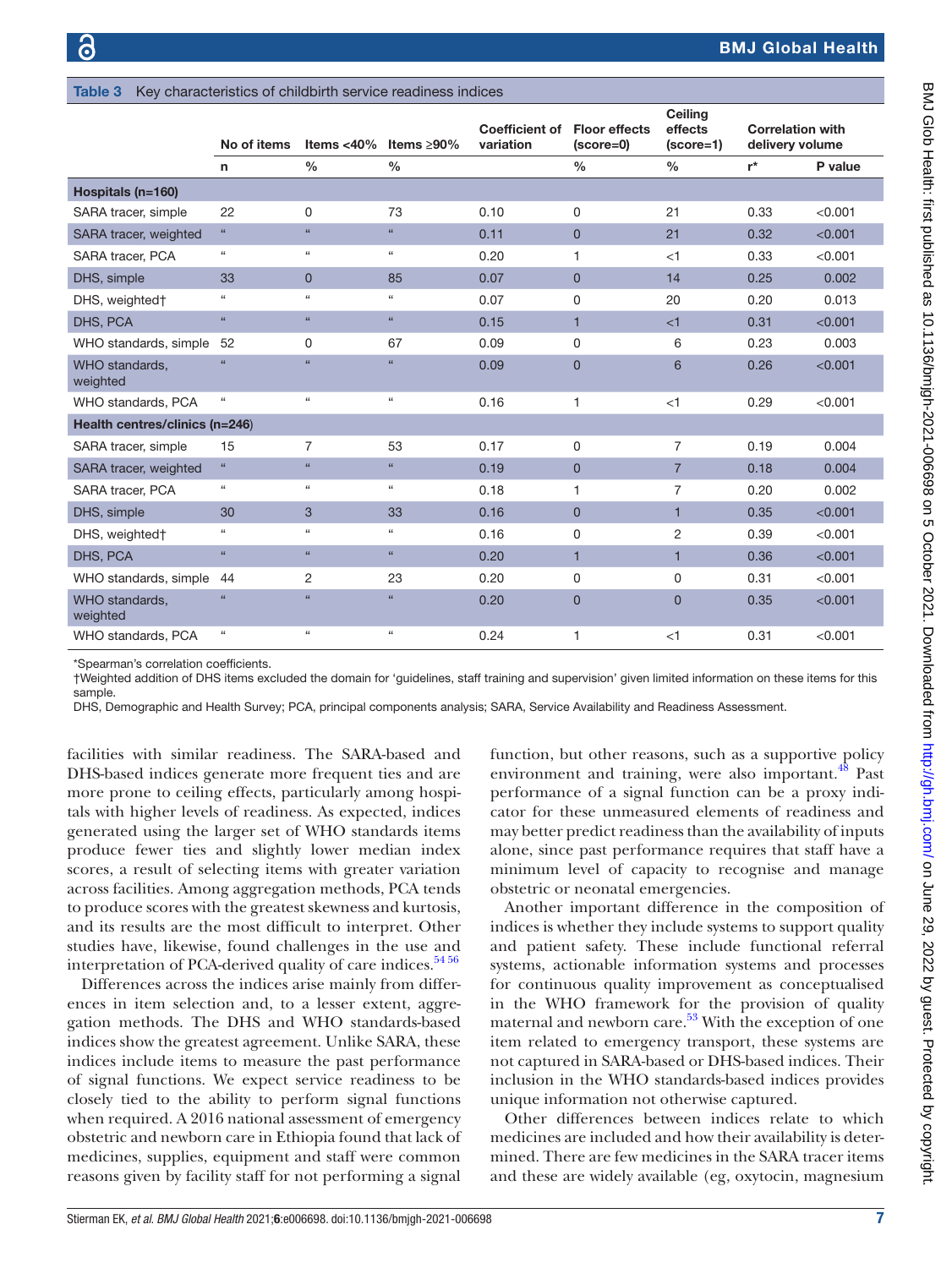

<span id="page-7-0"></span>Figure 2 Difference against mean childbirth services readiness Scores. Note: short dashed line indicates mean difference in Readiness Scores and long dashed line indicates 2 SD of the mean difference. DHS, Demographic and Health Survey; PCA, principal components analysis; SARA, Service Availability and Readiness Assessment.

sulfate), whereas WHO standards items include a broader set of medicines for the mother and newborn (eg, BCG vaccine, chlorhexidine gel, dexamethasone/betamethasone, benzathine benzylpenicillin). Of note, SARA and WHO standards-based indices require that medicines be observed in the facility on the day of the assessment, while DHS-based indices require that the medicine be observed in the delivery room.

A key consideration when weighing the merits of a facility readiness index is its usefulness to decision-makers. A good index should provide a clear and accurate overview of readiness, which can be easily deconstructed into its components to assist decision-makers in pinpointing areas of weakness. The SARA-based and DHS-based indices generate domainspecific scores using relatively few items with weak internal consistency; this raises concerns about the robustness of domain-specific scores. Conversely, the greater number items for all readiness domains in the WHO standards-based indices improves internal consistency and generates confidence that domain-specific scores are not excessively sensitive to differences in a single item.

Our study has some limitations. First, health facility assessments are not standardised, and survey items vary across the SARA, SPA and PMA-ET instruments. The PMA-ET survey did not collect data on a few items collected by SARA and SPA [\(online supplemental table S1\)](https://dx.doi.org/10.1136/bmjgh-2021-006698). As a result, we are unable to construct the SARA-based and DHS-based indices according to the full list of items referenced in their guidance. Likewise, as recognised in reviews by Brizuela *et al* and

Sheffel *et al*, $42^{42}$  conventional health facility assessments do not generate data to fully measure all standards in the WHO framework; this finding also applies to the PMA-ET survey. As a result, we are unable to consider all potential items that that could be relevant for constructing a WHO standards-based index. In particular, the lack of measures to assess provider knowledge and competency (standard 7 in the WHO framework) is missing across most conventional health facility assessments. While some assessments ask about the receipt of training or supervision, these are not direct measures of provider knowledge or competency. Provider knowledge and competency are, therefore, missing from all facility readiness indices we compared. Second, limited information is available to validate the individual items that comprise the indices. While the majority of items are based on the enumerator's observation of at least one valid dose or one functional item on the day of assessment per recommended practice, $57$  other items are based on selfreported information prone to recall and other response bias. Third, this study analyses data from a sample of health facilities in one country; results may not be generalisable across other LMIC settings. Finally, traditional epidemiological methods for validating measures are not appropriate for this study—no gold standard exists and the lack of information on individual risk factors complicates assessment against patient outcomes. Instead of validating the index against a traditional gold standard, we considered the face validity and construct validity of indices. Indicative of face validity, items selected for the indices are closely aligned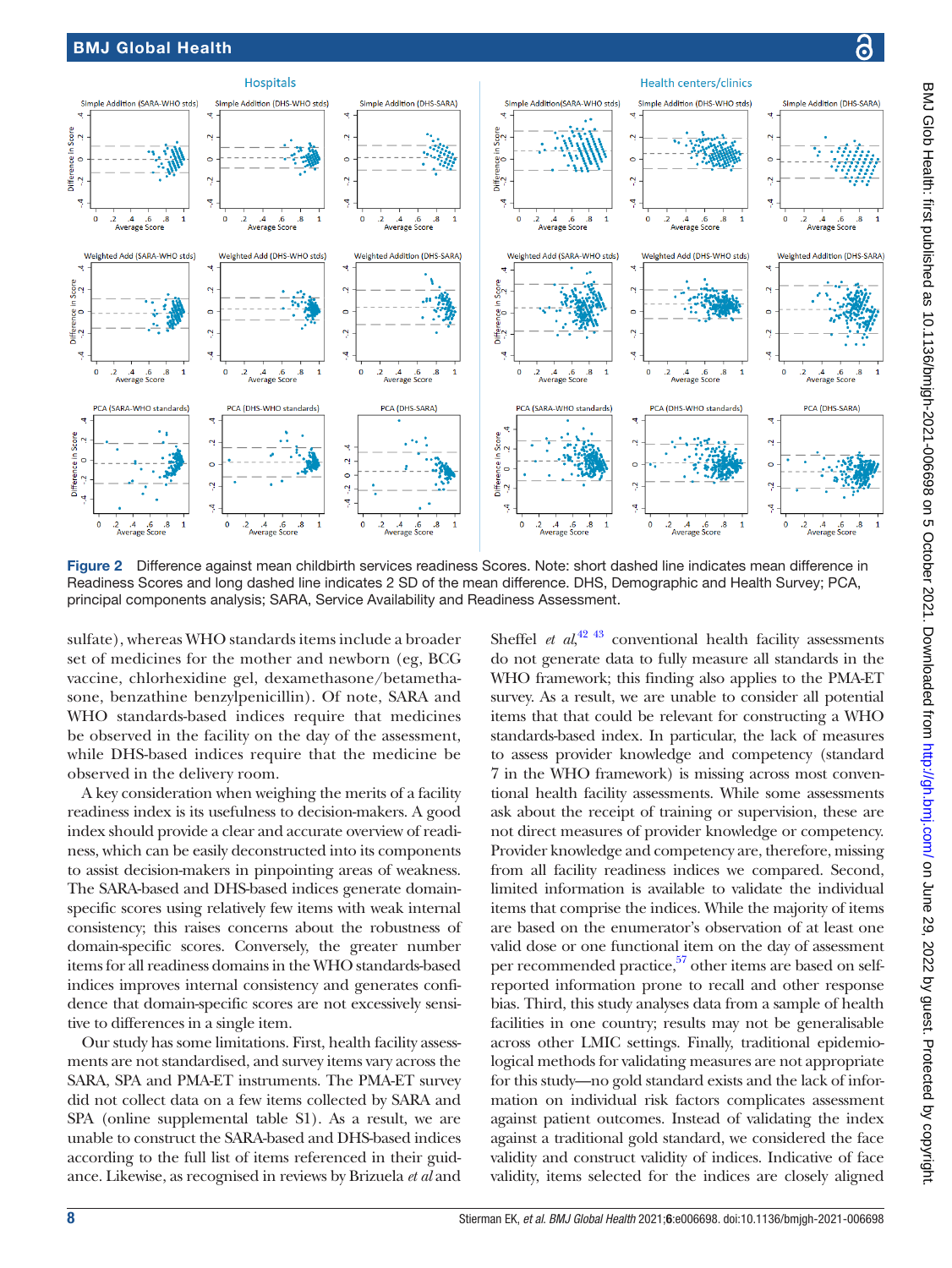with existing guidelines and the WHO framework for the provision of quality maternal and newborn care, the latter having been developed through an extensive literature review and expert consultations.[41 53](#page-9-7) Indicative of construct validity, service readiness scores are positively correlated with delivery volume.

Our findings have implications for the measurement of service readiness. First, it is feasible to create a service readiness index without the use of complex statistical methods. Simple addition and domain-weighted addition performed better than PCA. These methods produce indices that are easy to generate, interpret and deconstruct to identify bottlenecks to health system performance. Second, indices generated using relatively few items are prone to frequent ties and ceiling effects, a deficiency that is more pronounced when a large proportion of items are almost universally available. The addition of items improves index performance, but should be balanced against the additional data collection burden. Item selection should favour inclusion of high value items with a strong theoretical basis and the ability to discriminate between levels of service readiness. Moreover, we recognise that the availability of medicines, equipment, staff and systems are necessary but not sufficient for the provision of quality care. Incorporating measures of provider knowledge and competency into standard health facility assessment tools—potentially through clinical vignettes as done with the World Bank's Service Delivery Indicator surveys<sup>58</sup> or through the observation of real or simulated cases—could better assist decision-makers in identifying and addressing readiness gaps. Understanding the relationship between service readiness, processes of care and outcomes is critical for improving quality and addressing gaps to effective coverage of care during childbirth. Future research by PMA-ET aims to explore these relationships, by linking data on facility readiness to data collected from peripartum women residing in facilities' catchment area.

Twitter Linnea A Zimmerman [@LinneaZPhD](https://twitter.com/LinneaZPhD)

Acknowledgements PMA Ethiopia project relies on the work of many individuals. Special thanks are due to Ayanaw Amogne, Selam Desta, Solomon Emyu Ferede, Bedilu Ejigu, Celia Karp, Ann Rogers, Sally Safi, Assefa Seme, Aisha Siewe, Shannon Wood, Mahari Yihdego, and Addisalem Zebene. Finally, thanks to the Ethiopia country team and resident enumerators who are ultimately responsible for the success of PMA Ethiopia.

Contributors EKS developed research aims, performed data analysis and drafted the initial manuscript; AAC supervised this work and SA, SS and LZ provided critical input and guidance. SS and LZ were responsible for project administration and supervision of data collection for PMA Ethiopia, the parent study. All authors reviewed successive versions of the draft manuscript and approved the final manuscript.

Funding This work was supported, in whole, by the Bill & Melinda Gates Foundation (INV 009466). Under the grant conditions of the Foundation, a Creative Commons Attribution 4.0 Generic Licence has already been assigned to the author accepted manuscript version that might arise from this submission.

Disclaimer The sponsors of the study had no role in the study design, data collection, data analysis, data interpretation, or writing of this article. The corresponding author had full access to all of the data in the study and had final responsibility for the decision to submit for publication.

Competing interests None declared.

Patient consent for publication Not applicable.

Ethics approval Ethics approval was obtained by Addis Ababa University (075/13/ SPH) and Johns Hopkins Bloomberg School of Public Health (00009391) Institutional Review Boards.

Provenance and peer review Not commissioned; externally peer reviewed.

Data availability statement Data are publicly available at [https://www.pmadata.](https://www.pmadata.org/data/request-access-datasets) [org/data/request-access-datasets](https://www.pmadata.org/data/request-access-datasets).

Supplemental material This content has been supplied by the author(s). It has not been vetted by BMJ Publishing Group Limited (BMJ) and may not have been peer-reviewed. Any opinions or recommendations discussed are solely those of the author(s) and are not endorsed by BMJ. BMJ disclaims all liability and responsibility arising from any reliance placed on the content. Where the content includes any translated material, BMJ does not warrant the accuracy and reliability of the translations (including but not limited to local regulations, clinical guidelines, terminology, drug names and drug dosages), and is not responsible for any error and/or omissions arising from translation and adaptation or otherwise.

Open access This is an open access article distributed in accordance with the Creative Commons Attribution 4.0 Unported (CC BY 4.0) license, which permits others to copy, redistribute, remix, transform and build upon this work for any purpose, provided the original work is properly cited, a link to the licence is given, and indication of whether changes were made. See: [https://creativecommons.org/](https://creativecommons.org/licenses/by/4.0/) [licenses/by/4.0/](https://creativecommons.org/licenses/by/4.0/).

#### ORCID iDs

Elizabeth K Stierman <http://orcid.org/0000-0002-3866-3542> Linnea A Zimmerman <http://orcid.org/0000-0002-0118-0889>

#### **REFERENCES**

- <span id="page-8-0"></span>1 United Nations. *Transforming our world: the 2030 agenda for sustainable development*. United Nations, 2015.
- <span id="page-8-1"></span>2 Lawn JE, Blencowe H, Oza S, *et al*. Every newborn: progress, priorities, and potential beyond survival. *[Lancet](http://dx.doi.org/10.1016/S0140-6736(14)60496-7)* 2014;384:189–205.
- <span id="page-8-2"></span>3 Data: delivery care. [Internet]. UNICEF, 2020. Available: [https://data.](https://data.unicef.org/topic/maternal-health/delivery-care/) [unicef.org/topic/maternal-health/delivery-care/](https://data.unicef.org/topic/maternal-health/delivery-care/) [Accessed 6 Oct 2020].
- <span id="page-8-3"></span>4 Altman R, Sidney K, De Costa A, *et al*. Is institutional delivery protective against neonatal mortality among poor or tribal women? a cohort study from Gujarat, India. *[Matern Child Health J](http://dx.doi.org/10.1007/s10995-016-2202-y)* 2017;21:1065–72.
- 5 Chinkhumba J, De Allegri M, Muula AS, *et al*. Maternal and perinatal mortality by place of delivery in sub-Saharan Africa: a metaanalysis of population-based cohort studies. *[BMC Public Health](http://dx.doi.org/10.1186/1471-2458-14-1014)* 2014;14:1014.
- 6 Fink G, Ross R, Hill K. Institutional deliveries weakly associated with improved neonatal survival in developing countries: evidence from 192 demographic and health surveys. *[Int J Epidemiol](http://dx.doi.org/10.1093/ije/dyv115)* 2015;44:1879–88.
- <span id="page-8-4"></span>7 Gabrysch S, Nesbitt RC, Schoeps A, *et al*. Does facility birth reduce maternal and perinatal mortality in Brong Ahafo, Ghana? A secondary analysis using data on 119 244 pregnancies from two cluster-randomised controlled trials. *[Lancet Glob Health](http://dx.doi.org/10.1016/S2214-109X(19)30165-2)* 2019;7:e1074–87.
- 8 Hounton S, Menten J, Ouédraogo M, *et al*. Effects of a skilled care initiative on pregnancy-related mortality in rural Burkina Faso. *[Trop](http://dx.doi.org/10.1111/j.1365-3156.2008.02087.x)  [Med Int Health](http://dx.doi.org/10.1111/j.1365-3156.2008.02087.x)* 2008;13:53–60.
- 9 Khanam R, Baqui AH, Syed MIM, *et al*. Can facility delivery reduce the risk of intrapartum complications-related perinatal mortality? findings from a cohort study. *[J Glob Health](http://dx.doi.org/10.7189/jogh.08.010408)* 2018;8:010408.
- 10 Montgomery AL, Fadel S, Kumar R, *et al*. The effect of health-facility admission and skilled birth attendant coverage on maternal survival in India: a case-control analysis. *[PLoS One](http://dx.doi.org/10.1371/journal.pone.0095696)* 2014;9:e95696.
- 11 Randive B, Diwan V, De Costa A. India's conditional cash transfer programme (the JSY) to promote institutional birth: is there an association between institutional birth proportion and maternal mortality? *[PLoS One](http://dx.doi.org/10.1371/journal.pone.0067452)* 2013;8:e67452.
- 12 Tura G, Fantahun M, Worku A. The effect of health facility delivery on neonatal mortality: systematic review and meta-analysis. *[BMC](http://dx.doi.org/10.1186/1471-2393-13-18)  [Pregnancy Childbirth](http://dx.doi.org/10.1186/1471-2393-13-18)* 2013;13:18.
- <span id="page-8-5"></span>13 Kruk ME, Gage AD, Arsenault C, *et al*. High-quality health systems in the sustainable development goals era: time for a revolution. *[Lancet](http://dx.doi.org/10.1016/S2214-109X(18)30386-3)  [Glob Health](http://dx.doi.org/10.1016/S2214-109X(18)30386-3)* 2018;6:e1196–252.
- <span id="page-8-6"></span>14 World Health Organization. *Core indicators and measurement methods: a standardized health facility survey module*. Geneva, Switzerland: World Health Organization, 2019.